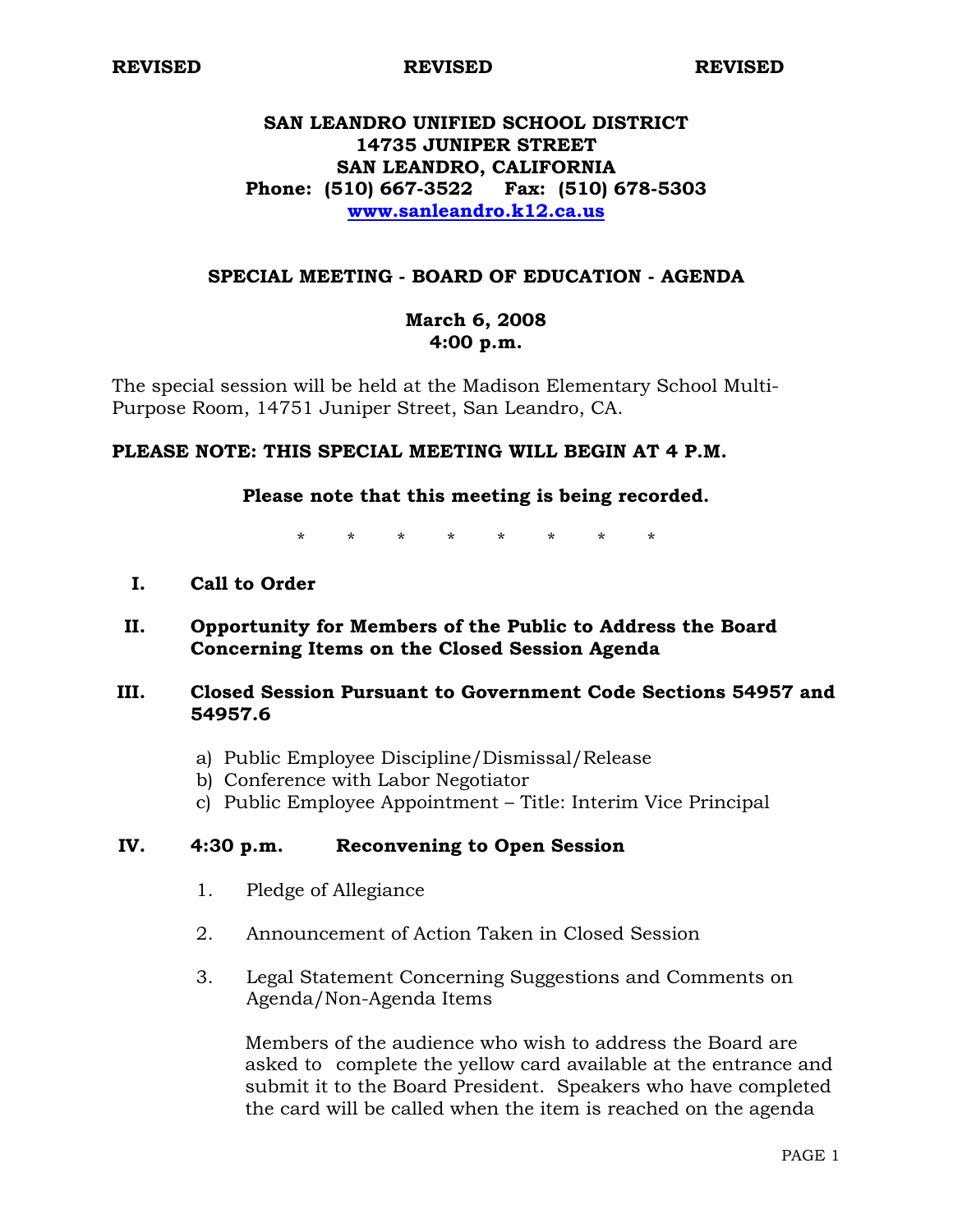#### **REVISED REVISED REVISED**

 or, for non-agenda items, during the Public Testimony. Cards are to be turned in before the item is reached on the agenda. Please note that this meeting is being recorded.

 State law prohibits the Board of Education from taking any action on or discussing items that are not on the posted agenda except to A) briefly respond to statements made or questions posed by the public in attendance; B) ask questions for clarification; C) provide a reference to a staff member or other resource for factual information in response to the inquiry; or D) ask a staff member to report back on the matter at the next meeting and/or put it on a future agenda. (Government Code Section 54954.2(a))

**V. Approve Agenda** Approve the Special Meeting Agenda of March 6, 2008

## **VI. Consent**

Human Resources

| $2.1 - C$        | <b>Staff Recommendation:</b>          |        |      |  |  |
|------------------|---------------------------------------|--------|------|--|--|
| Acceptance of    | Accept Personnel Report as submitted. |        |      |  |  |
| Personnel Report |                                       |        |      |  |  |
|                  | Motion                                | Second | Vote |  |  |

## **VII. Conference**

Human Resources

| $2.1-CF$              | <b>Staff Recommendation:</b>             |
|-----------------------|------------------------------------------|
| Resolution #08-11,    | The Board will discuss and consider      |
| Specifying Tiebreaker | adopting Resolution $#08-11$ , to accept |
| Criteria              | the Tiebreaker Criteria to be Used to    |
|                       | Determine the Order of Termination of    |
|                       | Certificated Employees with Equal        |
|                       | Seniority.                               |
|                       |                                          |

Motion Second Vote